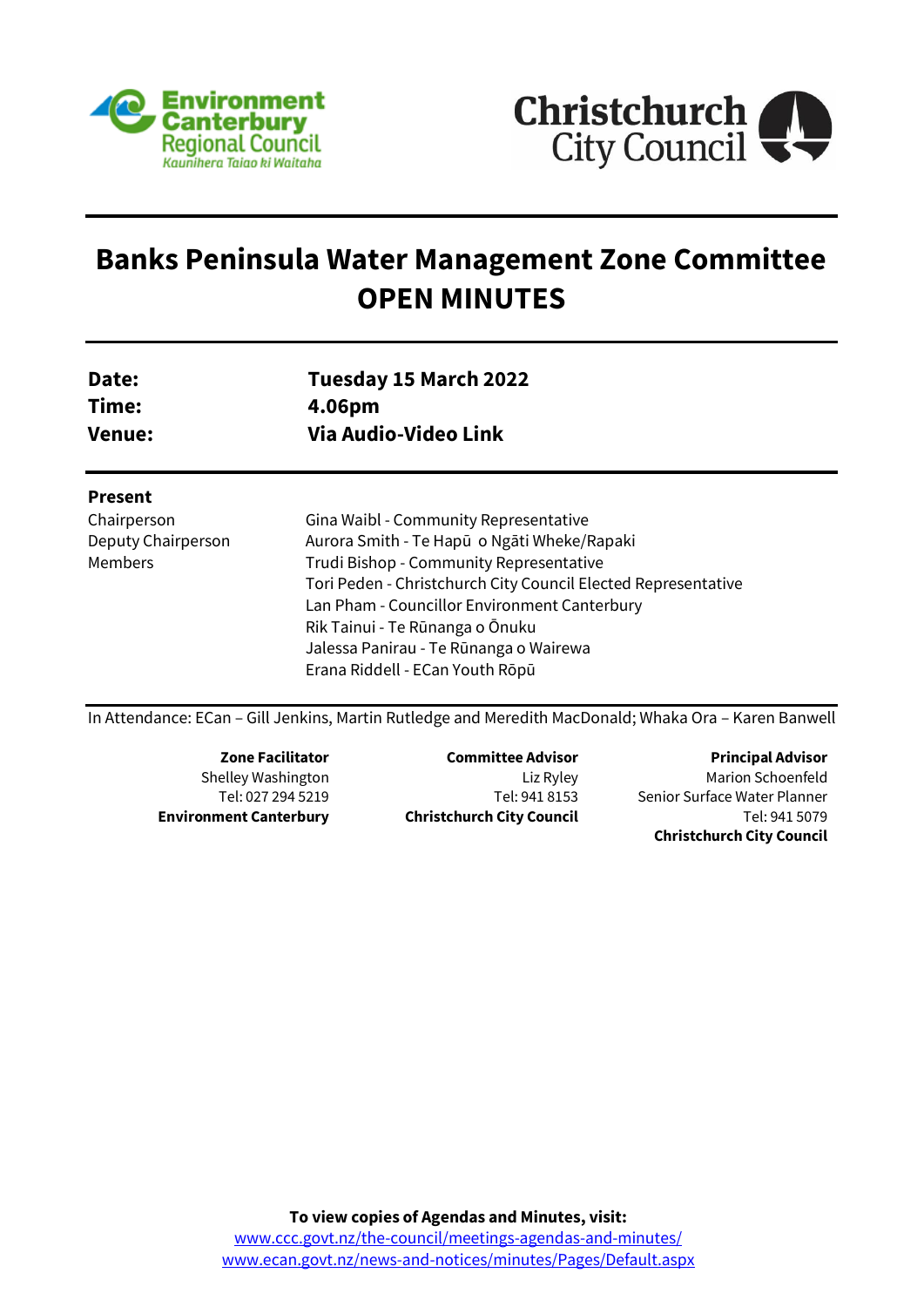



The meeting was opened with a Karakia Tīmatanga.

The agenda was dealt with in the following order.

## **1. Apologies**

### **Committee Resolved BPZC/2022/00001**

That the apologies received from George Howden, Ben Manson, Elisa Knight and Deputy Mayor Andrew Turner, be accepted.

Gina Waibl/Tori Peden **Carried**

## **2. Declarations of Interest**

There were no declarations of interest recorded.

# **3. Updates from Banks Peninsula Zone Committee Members**

Gina noted the interesting get-together the Committee had in February 2021 at Manaaki Mai, Purau.

A round of introductions was undertaken by Committee members who outlined the length of time they had been involved with the Committee, and their areas of interest. They welcomed Jaleesa Panirau, Wairewa Rūnanga representative, onto the Zone Committee.

# **6. Deputations by Appointment**

There were no deputations by appointment.

## **7. Identification of Urgent Items**

No urgent items were identified.

## **8. Identification of General Public Contributions**

There were no general public contributions.

# **9. 2022 Election of Chair and Deputy Chair, and Committee Meeting Dates**

Aurora Smith was thanked for her work as Deputy Chair, as Aurora had indicated she would stand down from the role.

Regarding the 2022 meeting dates, the workshop that had been initially scheduled on 19 April was subsequently moved to 12 April 2022.

#### **Committee Resolved BPZC/2022/00002**

That the Banks Peninsula Water Management Zone Committee confirms:

1. The election of the Chair and Deputy Chair: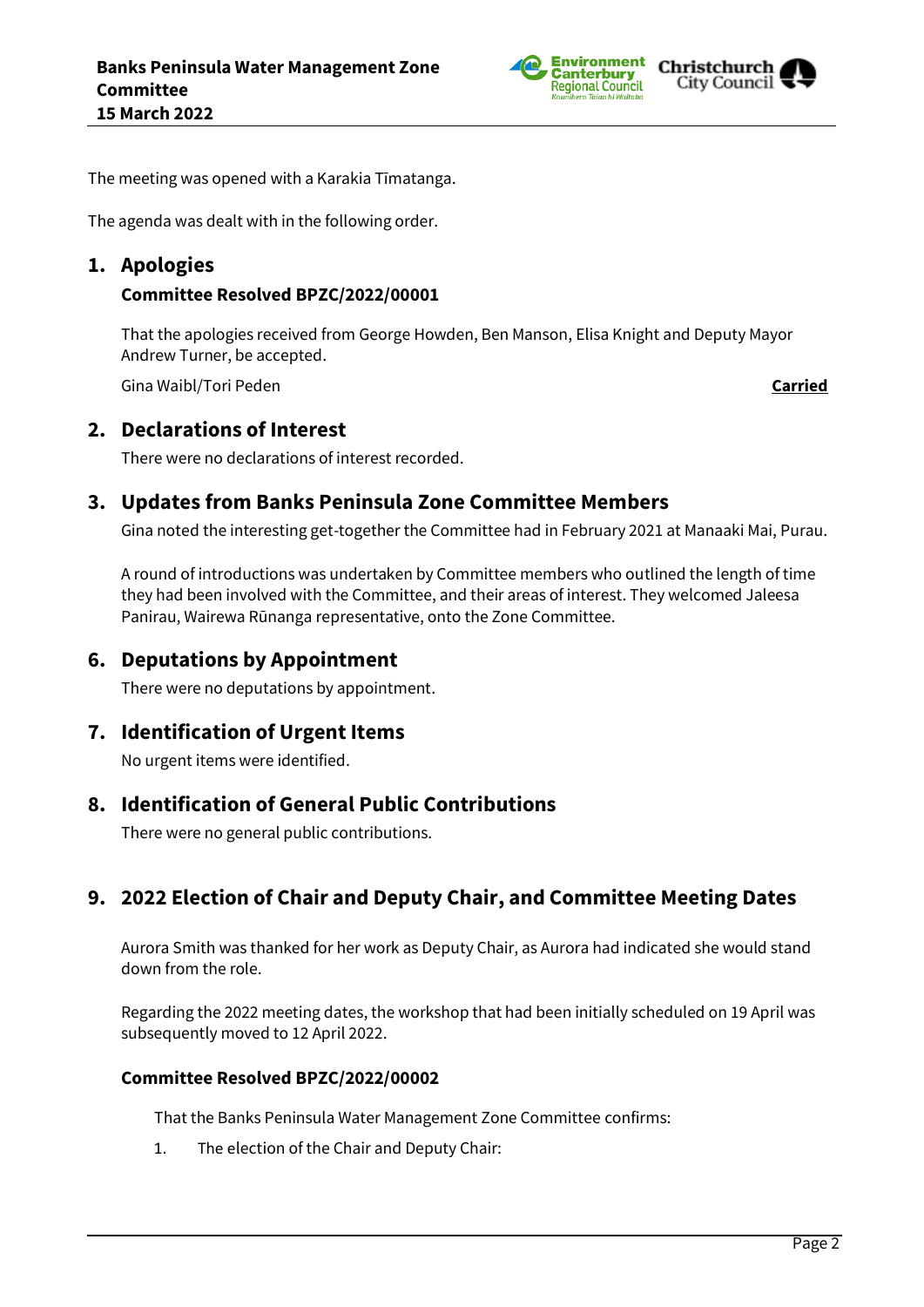

## **Chair**

Aurora Smith nominated Gina Waibl to the position of Chair, seconded by Trudi Bishop.

There being no other nominations, Gina Waibl was elected Chair.

#### **Deputy Chair**

Gina Waibl nominated Trudi Bishop to the position of Deputy Chair, seconded by Cr Lan Pham

There being no other nominations, Trudi Bishop was elected Deputy Chair.

- 2. Meet in 2022 between 4-6.45pm on the following Tuesdays:
	- a. 15 March
	- b. 12 April (workshop only)
	- c. 17 May
	- d. 21 June (workshop only)
	- e. 16 August
	- f. 20 September
	- g. 18 October (workshop only)
	- h. 15 November (workshop only).

Gina Waibl/Lan Pham **Carried**

# **10. Canterbury Water Management Strategy Action Plan Budget 2021-22 Allocation Recommendations**

#### **Committee Comments**

Discussion was held about the possibilities for allocation for the remaining Canterbury Water Management Strategy Action Plan Budget for 2021-22. Funding of \$5,500 is available to projects. Options suggested included; Te Ahu Pātiki, Okuti River Wetland Revitalisation and Eastern Bays fencing. Also the reallocation of \$2,500 that will not be spent at this time on Wainui wastewater engagement, due to the regional campaign not being developed by then and \$2,000 that will not be spent on climate change engagement due to not being ready to engage at this time.

Additional suggestions were noted as:

- Committee members should encourage groups and people with good projects to apply for the funding.
- Each of the recipients should receive contact by a Committee member Zone Facilitator, Shelley Washington, will email the list of recipients to members to volunteer to be their Committee liaison person.
- Shelley will invite the landowners to provide an update to a meeting on their projects once they are well progressed.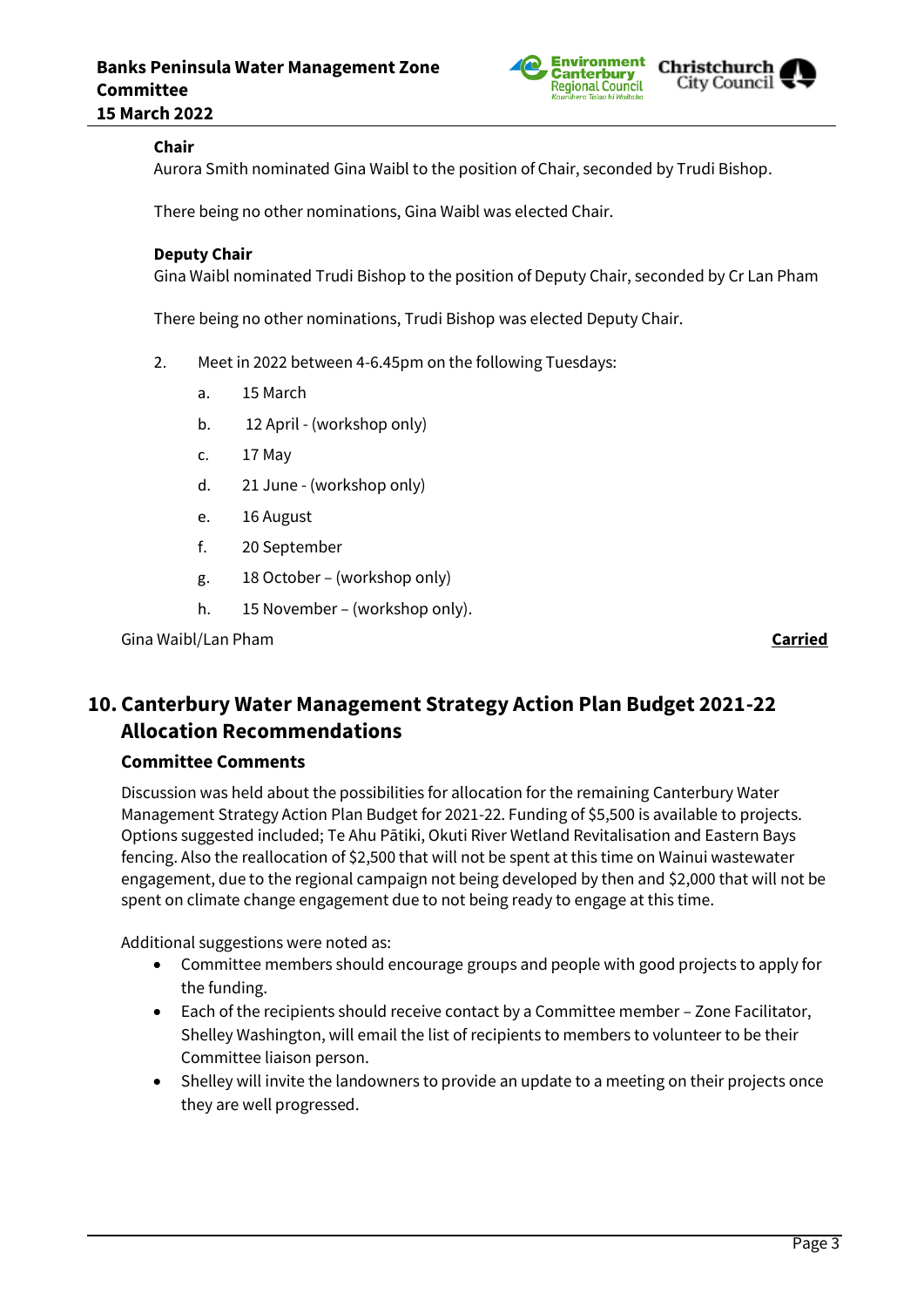

#### **Committee Resolved BPZC/2022/00003**

That the Banks Peninsula Water Management Zone Committee determines the budget allocation to recommend to Environment Canterbury, as:

Te Ahu Pātiki Trust - \$10,000 for the ecological and cultural assessments.

Gina Waibl/Trudi Bishop **Carried**

# **10a Update Soil Conservation**

#### **Committee comment**

Meredith MacDonald, ECan, provided an update following the Committee's February field trip, about ECan's Soil Conservation Programme that has been in place for three years. The Ministry of Primary Industries (MPI), ECan and farmers fund space planting, fencing and native plants with subsidies regarding land use capability mapping and soil conservation. This is a tool to engage in a different way with six monthly targets. The programme is currently undertaken in North Canterbury but could be considered on Banks Peninsula.

Discussion was held about erosion types on Banks Peninsula and what tools might be most effective for the area. Shelley advised she would distribute an ECan erosion report on Banks Peninsula to members.

Meredith advised that funding was not available at this time, but could be applied to from MPI in the next financial year, from June 2023.

Feedback on what would work for Banks Peninsula would be helpful. The Committee will ask George and Ben to gather information from Banks Peninsula landowners, to be combined with technical information for the funding application.

The Committee agreed it would like to support the programme and be keen to investigate further addressing soil erosion, and consider other funding sources also in this regard.

#### **Committee Resolved BPZC/2022/00004**

That the Banks Peninsula Water Management Zone Committee:

- 1. Receive the update by Meredith MacDonald, ECan about soil conservation funding for areas on Banks Peninsula.
- 2. Support Environment Canterbury's proposal regarding a potential funding application relating to the soil conservation project for the Zone Committee on Banks Peninsula.

Lan Pham/Aurora Smith **Carried**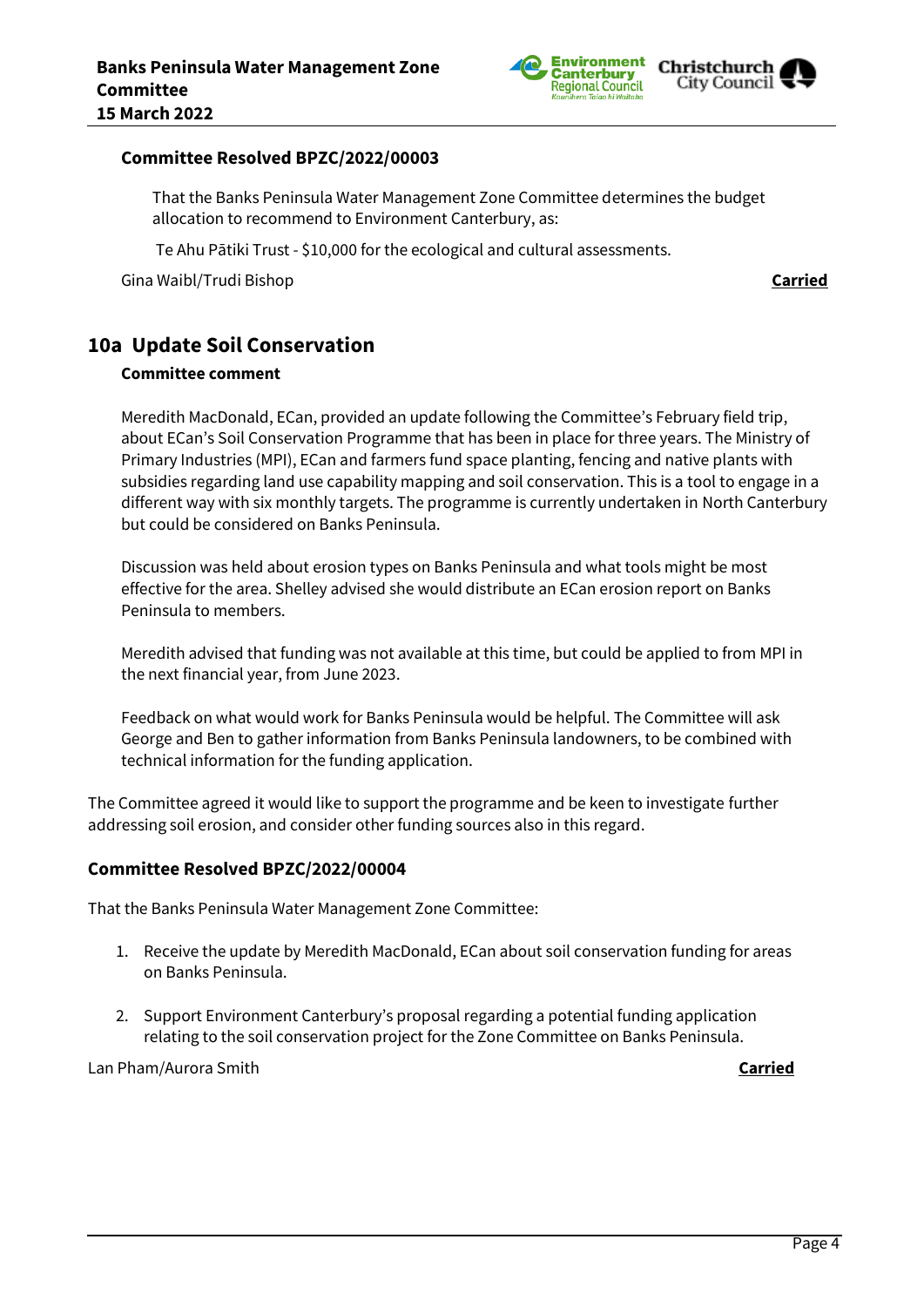

# City Council

# **4. Confirmation of Previous Minutes Committee Resolved BPZC/2022/00005**

That the minutes of the Banks Peninsula Water Management Zone Committee meeting held on Tuesday, 16 November 2021 be confirmed.

Rik Tainui/Tori Peden **Carried**

# **5. Matters Arising from the Minutes**

None noted.

# **11 Progress Updates on Action Plan**

**Stream Care Information Cards** – the information cards inform people about how to care for streams that pass through their properties (rural properties mainly). The topics are: flooding, fish passage, mahinga kai, and bank care. The data outlined in the cards is required to be pulled together into one online area that is easily accessible to the public. This will continue to be worked on and an update provided when further information is available.

**Funding for Eastern Bays erosion** – Gill Jenkins advised that in response to this some landowners had applied to ECan for funding, e.g. regarding fencing a covenant.

**Resource Consents** - Jaleesa Panirau advised that last week she had met at the Christchurch City Council about wastewater resource consents and not wanting residents to be punished for their consents expiring. We will hear from the Council regarding a date for a community hui. Marion explained the need to socialise risk screening, particularly with Rūnanga. She asked for information from members who were aware of water surges on Banks Peninsula from a recent volcano eruption to provide her with that information.

## **Gina Waibl** -

- Working with other organisations on building links, e.g. Banks Peninsula Conservation Trust
- Working with landowners about the needs of farmers
- Water quantity information continues possibly community consultation on Banks Peninsula about how the water looks in the future.

## **Councillor Pham** -

Advised she would revisit her actions and liaise with Rik Tainui about them.

## **Aurora Smith** -

 Advised that the project for Wairewa bank stabilisation may be something Jaleesa would like to be involved in.